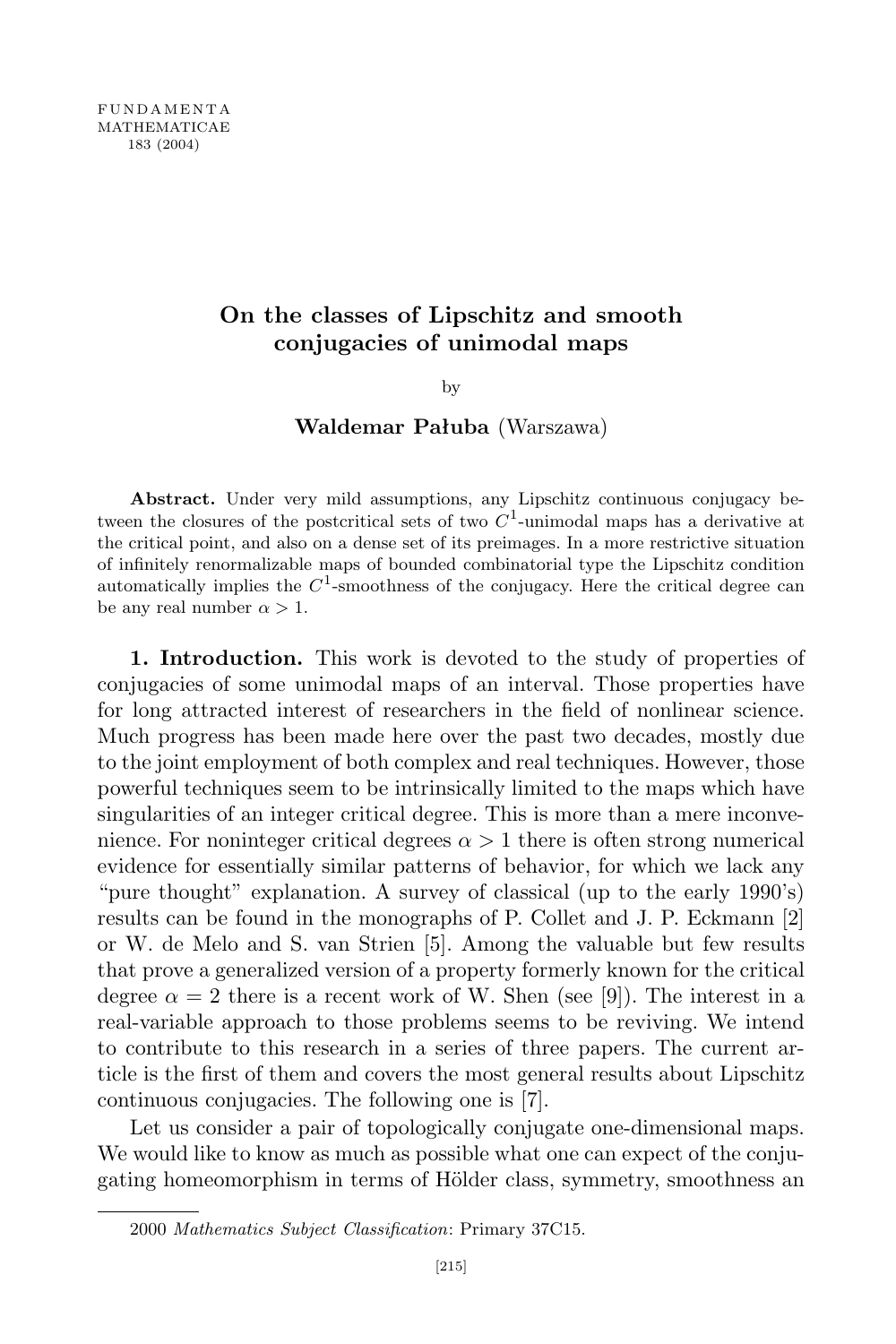## 216 W. Pałuba

so forth, provided the initial systems are smooth enough. Some properties, like quasisymmetry for instance, are sought for on the whole domain. Smooth conjugacy results are usually a bit more subtle and sometimes require extra assumptions. First, there can appear obvious obstacles to smoothness, like for instance multipliers of the periodic orbits in the case of diffeomorphisms of the circle (or renormalizable maps of an interval, see Pałuba [6]). Even in the more interesting situation when there are no obstacles of that kind, the conjugacy tends to be, in general, less differentiable than the mappings. This problem was studied for more than half of the past century (cf. Finzi [3]), and there are renown results of Arnold [1], Herman [4], Yoccoz [12] and others on conditions for smoothness of the conjugacies.

In another, very important setting, the presence of hyperbolic expansion in the system is essential (e.g. Sullivan and Shub [10]).

For nonhyperbolic unimodal maps of an interval this problem is also typical: there are obstacles to smoothness of the conjugacy on the whole domain and even for analytic maps restricted to invariant subdomains their conjugacies cannot be, in general, expected to be in any better class of smoothness than  $C^{1+\epsilon}$ , where  $\epsilon$  depends on the geometry of the postcritical orbit (cf. Rand [8], or Pałuba [6]). Thus, in the case of maps of an interval, the closure of the postcritical set is the natural choice of an invariant subdomain where we look for possible smoothness of the conjugacy. From now on, we shall be restricting our maps to these subdomains and study their conjugacy *h* there.

First, in Section 2, we give a nice and rather surprising result: if *h* is Lipschitz continuous on the restricted domain, then it must automatically be differentiable at the critical point. No extra assumptions on the dynamics of our system other than the recurrence of the critical point are needed for this statement to hold (except that in the setting of  $C^1$ -smoothness we also have to get rid of some immediate obstacles, like wandering intervals). The essence of the argument we give in Section 2 is the repeated use of homogeneity of the power-law map  $x \mapsto |x|^{\alpha}$ .

The presence of some extra combinatorial conditions that make the geometry of the restricted domains simple enough allows for a further strengthening of our result. In Section 3 we use the well understood structure of the infinitely renormalizable maps of bounded combinatorial type (see [11] and [5]) to derive (Corollary 1 of Theorem 2) that for those maps the classes of Lipschitz continuous conjugacies on the restricted domains coincide with the classes of  $C^1$ -smooth conjugacies. This comes as a rather technical consequence of Theorem 1 of Section 2 and the so called bounded geometry property of our restricted domains.

The results of Section 3 may seem to resemble the well-known statements about Lipschitz continuous or  $C^{1+\epsilon}$ -smooth conjugacies on the in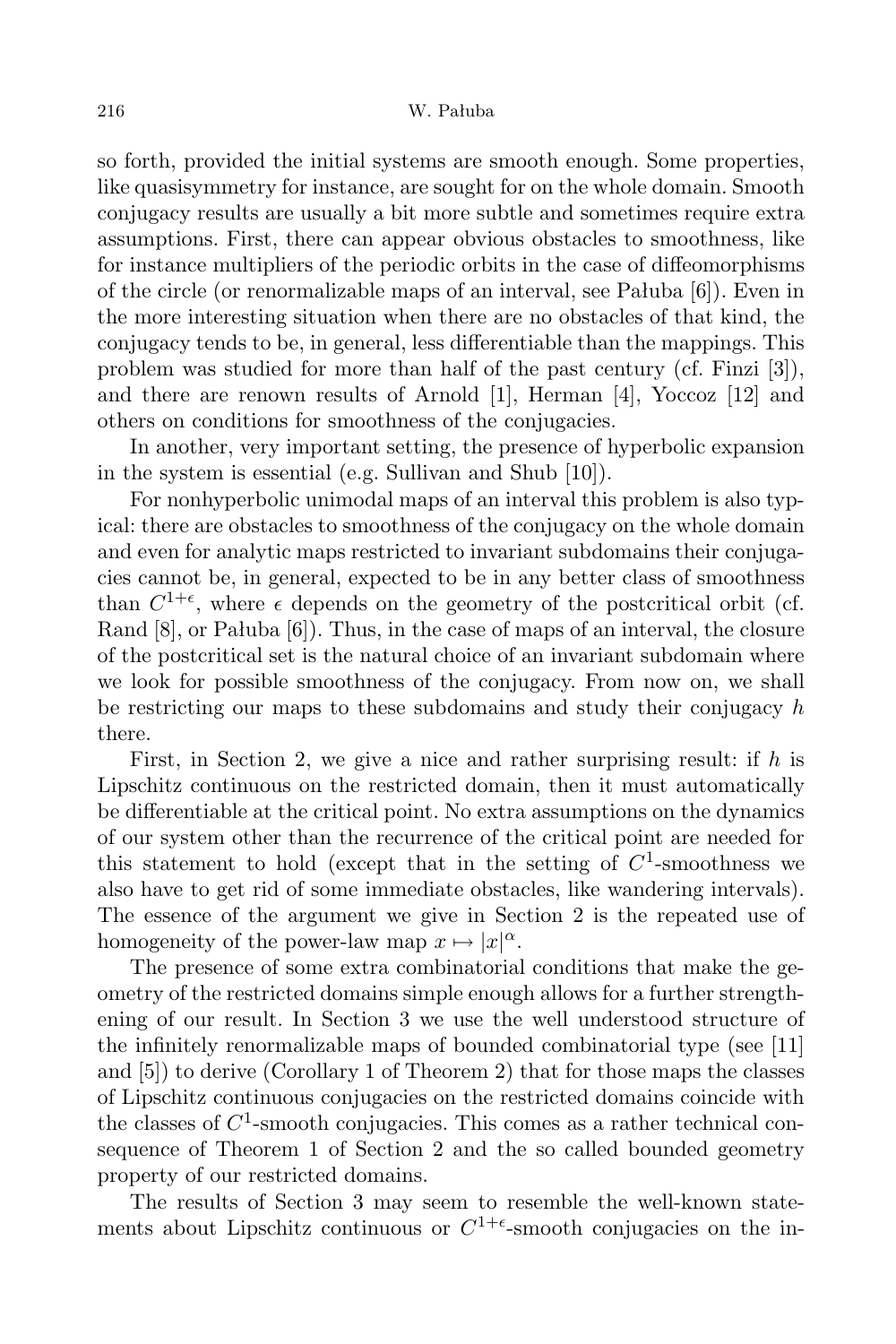variant Cantor sets (cf. [8], [6] and the last chapter in [5]). However, the latter results were derived from the exponential contracting property of the renormalization operator. Here, we want to emphasize very strongly that *no* convergence—not even nonexponential!—of renormalization needs to be assumed for Theorem 2 to hold. What we actually prove is that as soon as we know about the Lipschitz continuity of  $h$  we can show it is  $C^1$ -smooth; then, convergence of renormalization (though not an exponential convergence) can be derived from the Lipschitz condition itself. So what we have here is a purely qualitative statement: the problem of universality of the Feigenbaum-like attracting Cantor sets reduces to the question of Lipschitz continuity of the conjugacies.

It is generally expected that for the maps we study in Section 3 the derivative of *h* should be Hölder continuous  $(C^{1+\epsilon}$ -smoothness of *h*), and of course the very presumption of Lipschitz continuity of *h* should be redundant. While the bounds on the geometry of the Cantor sets we deal with do provide for the quasisymmetry of *h*, we do not intend to suggest that closing the gap between the quasisymmetry and the Lipschitz continuity of *h* could possibly be easy (but then we would be getting the universality of the Feigenbaum attractors also for the noninteger critical degrees). Thus, what we get here is a global result for all  $\alpha > 1$  at the cost of stronger starting hypothesis.

Finally, we outline the logical structure of the proofs in this work. We start with the conjugacy between postcritical orbits of the two maps and introduce a notion of distortion of the *conjugacy* itself from being smooth. The power-law singularity makes this distortion decrease every time the itinerary passes through a small enough vicinity of the critical point *c*. Since we are close to *c* infinitely many times, we conclude that, in the infinitesimally small scale, the distortion is nonexistent and so the conjugacy is differentiable (Theorem 2 and the subsequent Corollary). Technically the argument turns out more complicated, but the underlying idea is exactly as described. We emphasize that throughout we work with a *pair of maps* (and their conjugacy) rather than with the intrinsic properties shared by all the maps in the class considered. While the original argument can be carried out also in the setting of Hölder bounds, the difficulty is that only with Lipschitz bounds in place is it true that what we get from this argument is more than we put into it.

Why the Lipschitz bounds should hold for all singularities  $\alpha > 1$  remains unknown.

**2. Upgrading Lipschitz continuous conjugacies.** In this section, we shall be concerned with dynamical systems arising from  $C^1$ -smooth unimodal maps of the interval *I* with singularity of the critical order  $\alpha > 1$  at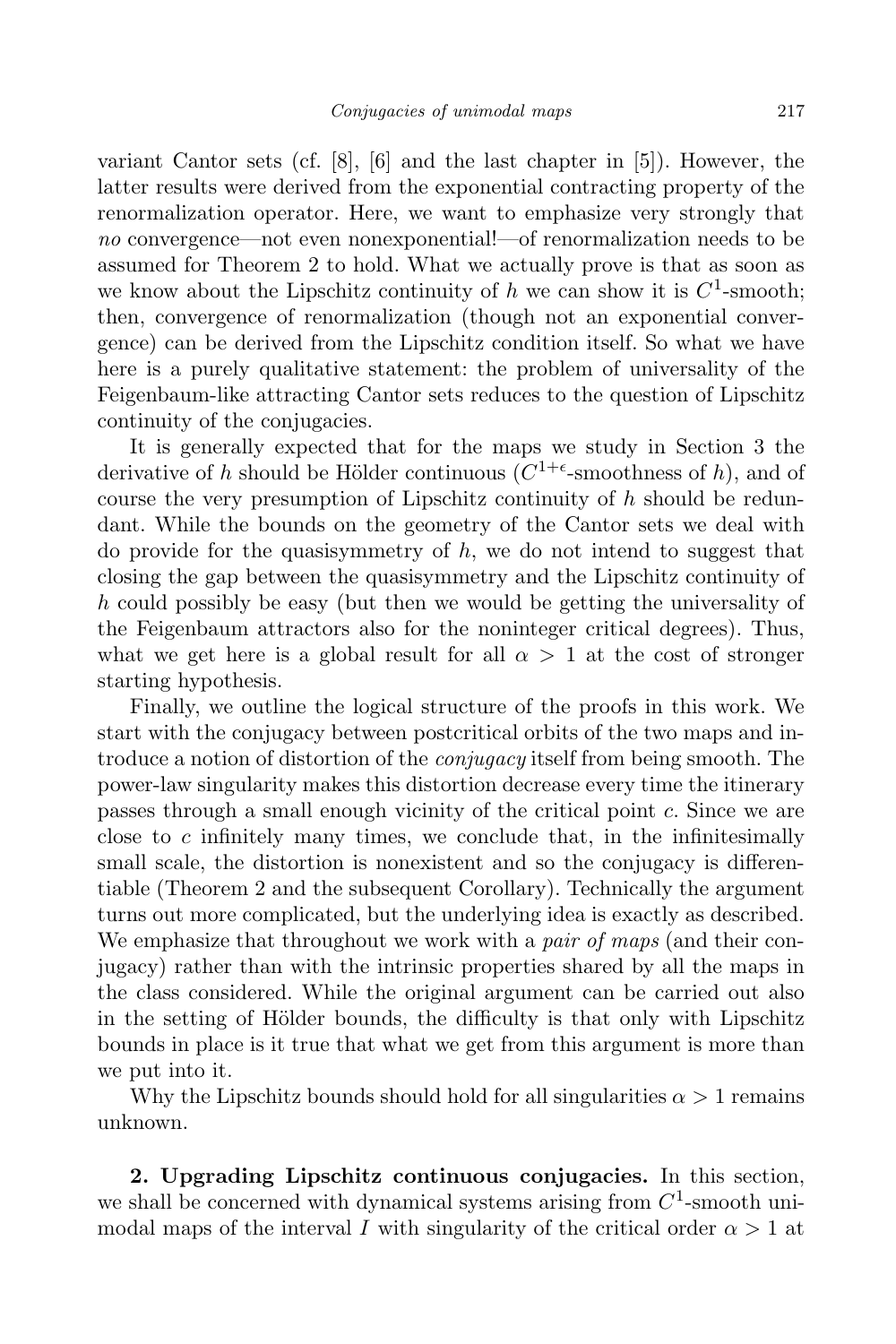the critical point *c*. Here  $\alpha$  is an arbitrary real number greater than 1, not necessarily an integer.

For simplicity of notation we assume that *I* is an interval symmetric about 0 ( $c = 0$ ) and  $f : I \to I$  is a map of the type  $f = \phi(|x|^\alpha)$ , where  $\phi$  is a *C* 1 -smooth diffeomorphism with range within *I*.

We fix the critical degree  $\alpha$  and let  $\mathcal A$  denote the class of maps  $f$  of the above type, such that:

- *•* the critical point of *f* is recurrent,
- the postcritical set  $C_f = \text{cl}\lbrace f^n(c)\rbrace_{n=1}^{\infty}$  contains a dense subset made of some preimages of *c*.

The latter condition has been explicitly stated to avoid possible silly pathologies (i.e. wandering intervals) that can arise when we deal with systems which are only  $C^1$ -smooth.

 $C_f$  is a closed metric subspace of *I*. The action of *f* restricted to  $C_f$ ,  $f = f|_{\mathcal{C}_{f}}$ , makes the pair  $\{f, \mathcal{C}_{f}\}$  into a transitive topological dynamical system. From now on we restrict our attention to this system.

Let us consider another map in the class  $A$ , say  $q$ , and suppose that the systems  $\{\tilde{f}, C_f\}$ ,  $\{\tilde{g}, C_q\}$  are topologically conjugate by a homeomorphism  $h: \mathcal{C}_f \to \mathcal{C}_g$  (in this section we shall not need to extend the homeomorphism *h* to the whole interval). Set

$$
\overline{x} := h(x).
$$

It makes sense to say that *h* has a derivative at a point *x* in  $\mathcal{C}_f$  if the limit

$$
\lim_{y \to x, y \in \mathcal{C}_f} \frac{\overline{y} - \overline{x}}{y - x}
$$

exists. Here we have a theorem.

THEOREM 1. If the maps f and g are both in the class A and the gen*erated systems*  $\{f, C_f\}$ ,  $\{\tilde{g}, C_g\}$  *are topologically conjugate by a homeomorphism h such that h and h <sup>−</sup>*<sup>1</sup> *are both Lipschitz continuous*, *then there exist nonvanishing derivatives*  $h'(c)$  *and*  $(h^{-1})'(h(c))$ *. Moreover, the first derivatives of h* (*and of h −*1 ) *exist at all preimages of the critical point c contained in*  $C_f$  (*in*  $C_g$  *respectively*).

*Proof.* We may assume that all the points in the following considerations are actually preimages of  $c$ , since those are dense in  $\mathcal{C}_f$ . It will become clear throughout the proof that this assumption does not cause any loss of generality. This becomes relevant in Step 2 of the proof.

For all points  $t \in \mathcal{C}_f$ , we will introduce two quantities which locally measure the "distortion from smoothness" (or more precisely: "distortion from symmetry", but here we work under the hypothesis of Lipschitz condition). They will be referred to as *badness* and (capitalized) *Badness*. Here they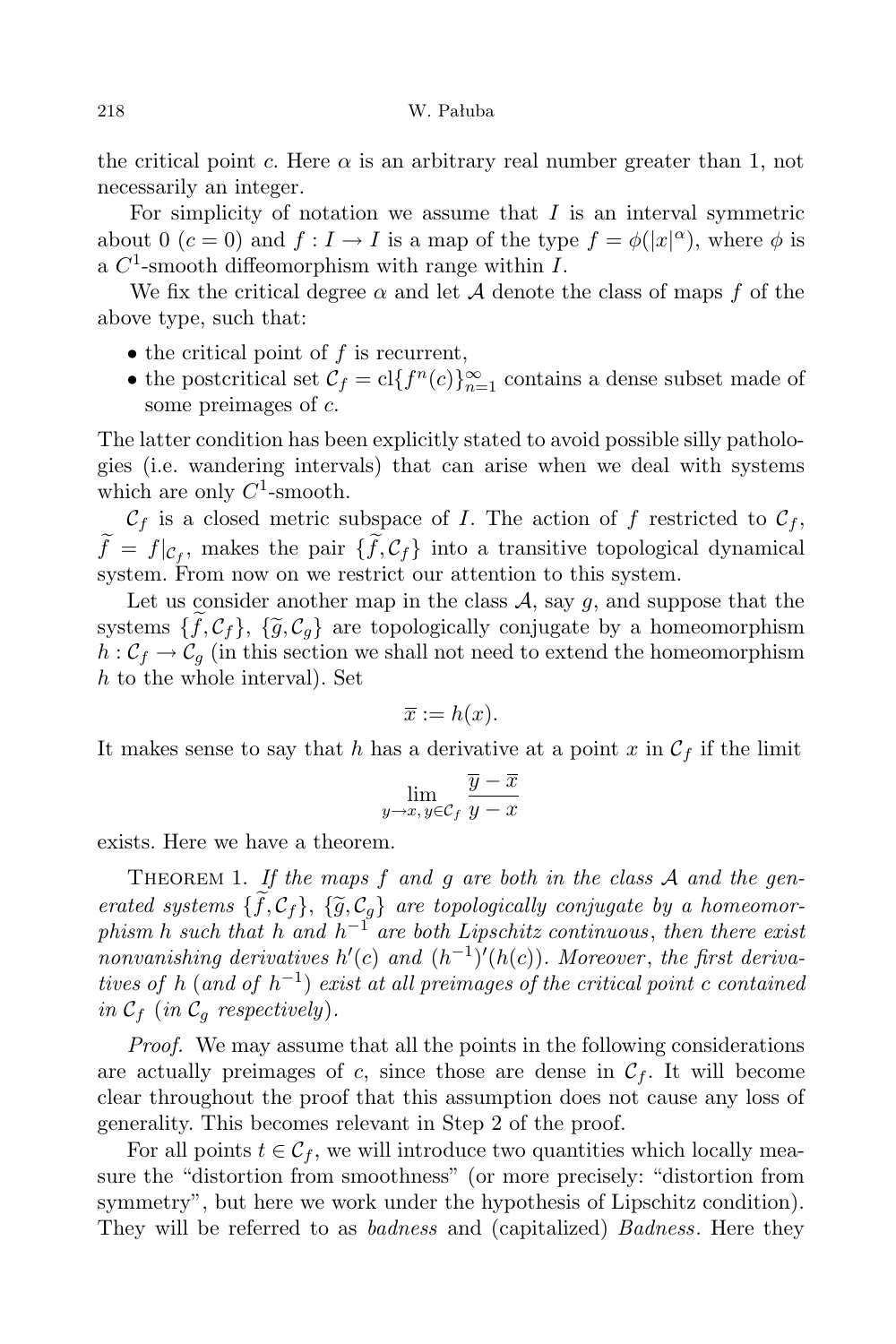are:

badness = 
$$
b(t)
$$
 =  $\limsup_{\delta \to 0} b_{\delta}(t)$ ,

where  $b_{\delta}(t)$  is given by

$$
b_{\delta}(t) = \left(\sup_{z \in (x-\delta, x+\delta) \cap C_{f}} \left| \frac{t-z}{\overline{t}-\overline{z}} \right| \right) : \left(\inf_{z \in (x-\delta, x+\delta) \cap C_{f}} \left| \frac{t-z}{\overline{t}-\overline{z}} \right| \right).
$$

Similarly,

$$
\text{Badness} = B(t) = \limsup_{\delta \to 0} B_{\delta}(t),
$$

where

$$
B_{\delta}(t) = \left(\sup_{z_1, z_2 \in (x-\delta, x+\delta) \cap \mathcal{C}_f} \left| \frac{z_1 - z_2}{\overline{z}_1 - \overline{z}_2} \right|\right) : \left(\inf_{z_1, z_2 \in (x-\delta, x+\delta) \cap \mathcal{C}_f} \left| \frac{z_1 - z_2}{\overline{z}_1 - \overline{z}_2} \right|\right).
$$

Of course we always have  $M/K \geq B \geq b \geq 1$ , where M and K are the upper and lower Lipschitz bounds on *h* respectively. Notice that by their very definition Badness (and badness) are *C* 1 -smoothly invariant.

Differentiability of *h* at *c* amounts to  $b(c) = 1$ , since we have the Lipschitz condition in hand.

We assume that *c* is not periodic; otherwise the theorem holds trivially.

Proceeding by contradiction, suppose that the derivative does not exist; then there is a positive  $\varepsilon$  such that arbitrarily close to  $c$  one can find a pair of points  $x, y \in C_f$  satisfying

(1) 
$$
\frac{\overline{y}}{y} : \frac{\overline{x}}{x} > 1 + \varepsilon.
$$

In the argument below we proceed along the following lines. Assuming that badness is *not* equal to 1, we consider the (capitalized) Badness. Making essential use of the homogeneity of the power-law map, combined with the lower bound on badness, we prove that there exists an infinite sequence of close returns into nested neighborhoods of the critical point, such that in each of those returns the a priori bounds on Badness are getting strictly closer to 1.

Eventually, by the  $C^1$ -invariance of Badness we derive that Badness must have been equal to 1 from the beginning, which contradicts the hypothesis we made about the badness.

STEP 1: The "four points" argument. We find x, y satisfying  $(1)$  in U, where *U* is some small neighborhood of 0. On tiny neighborhoods of *x* and *y* the mapping *f* acts almost linearly, as  $f'(x)$  and  $f'(y)$  respectively, with an arbitrarily small error. On the conjugate picture *g* acts almost linearly in small (conjugate) neighborhoods of  $\bar{x}$  and  $\bar{y}$ . Thus by  $C^1$ -invariance the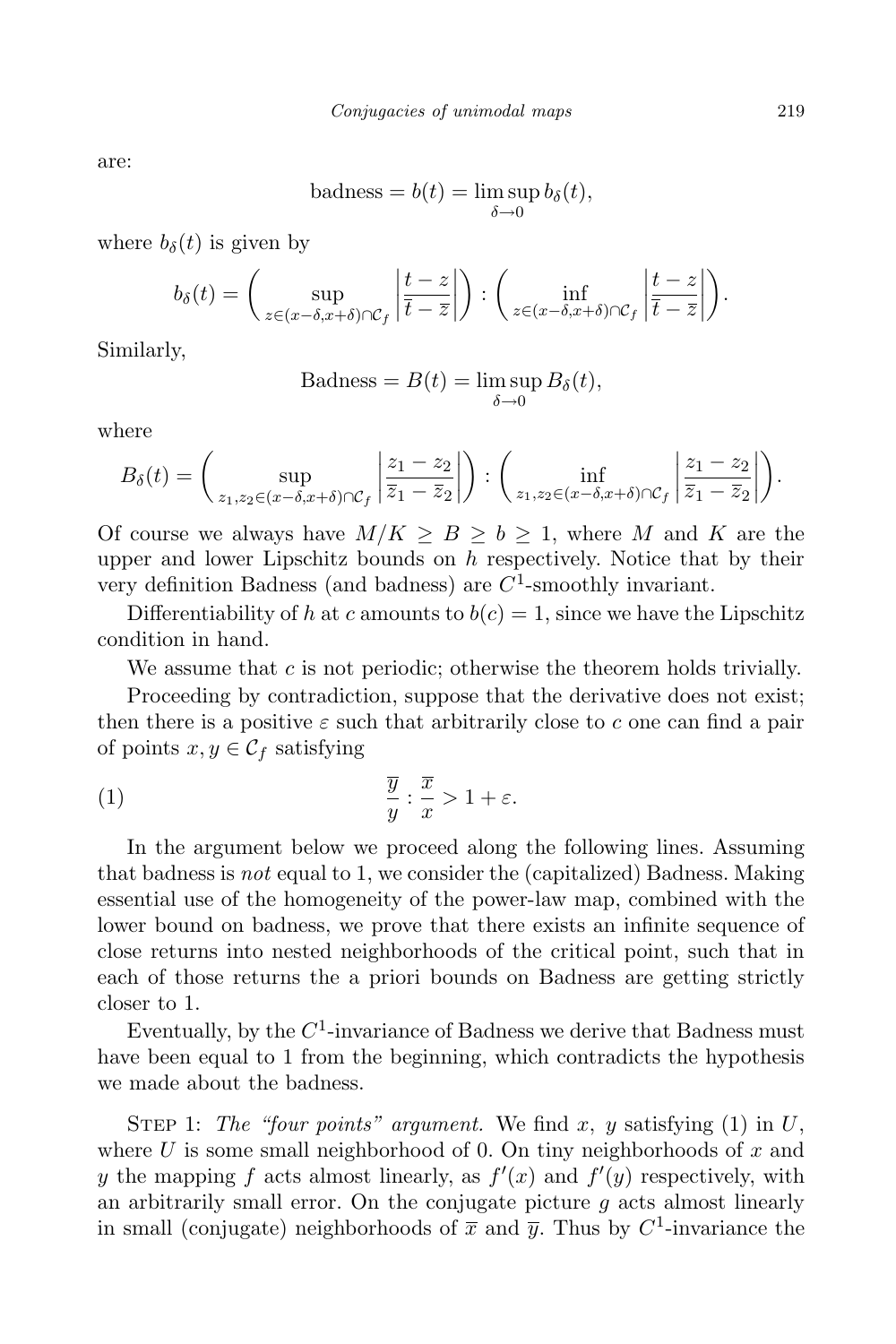following estimates hold:

(2) 
$$
B(f(x)) = B(x) \le \frac{M}{K} e^{-\left|\log \frac{f'(x)}{g'(\bar{x})}\right|}
$$

and also

(3) 
$$
B(f(y)) = B(y) \le \frac{M}{K} e^{-\left|\log \frac{f'(y)}{g'(y)}\right|}.
$$

The maps *f* and *g* are both of the type power-law postcomposed with a diffeomorphism, say  $f = \phi(|x|^\alpha)$  and  $g = \psi(|x|^\alpha)$ . If the neighborhood *U* has been chosen small enough, then the term in the chain rule for the derivative, coming from the diffeomorphism part, is about the same for both *x* and *y*, and approximately equals  $\phi'(0)$  (or  $\psi'(0)$  respectively for  $|\overline{x}|, |\overline{y}|$ ). Now the key argument for the discrepancy between the values of the logarithms in (2) and (3) comes from the homogeneous power-law part.

For a homogeneous map the ratio of the arguments determines the ratio of the corresponding derivatives. Therefore whenever  $\overline{y}/\overline{x}$  differs "significantly" from  $y/x$  (as in (1)), so does the quantity  $f'(\overline{y})/f'(\overline{x})$  compared to  $f'(y)/f'(x)$ . Precisely, taking into account that the derivative of the powerlaw map is of the form  $\alpha \cdot |x|^{\alpha-1}$ , the inequality (1) yields

$$
\frac{f'(y)}{g'(\overline{y})} < \frac{f'(x)}{g'(\overline{x})} \cdot \frac{1}{(1+\varepsilon)^{\alpha-1}},
$$

provided that the neighborhood *U* was small enough.

Consequently, at least one of the absolute values of the logarithms in (2) or (3), say the one in (2), has to be larger than  $-\log \beta$ , where

$$
-\log \beta = \frac{\alpha - 1}{2} \log(1 + \varepsilon).
$$

Thus we get

$$
(4) \t\t B(x) < \frac{M}{K}\beta.
$$

So we have found a point, namely *x*, at which Badness does not reach the a priori upper bound of  $M/K$  but is smaller than  $M/K$  by a definite multiplicative factor of  $\beta$  < 1.

(4) also holds true for  $\delta$ -Badness  $B_{\delta}$  if  $\delta$  is small enough. Once again, replacing the stretching (or contraction) of the lengths of all short intervals in a sufficiently small neighborhood of *x* ( $\overline{x}$ , respectively) by  $|f'(x)|$  (or  $|g'(\overline{x})|$ , respectively), we see that *δ*-Badness, and so Badness itself, must be bounded from above by  $\beta M/K$  not only at x, but also at all points of  $C_f$ sufficiently close to *x*.

STEP 2: *Recurrence.* Now, recall that x (and y) could have been chosen as a preimage of *c*, say  $f^{m}(x) = c$ . By the smooth invariance of Badness,  $B(f^{l}(x)) = B(x)$  for any finite *l* so  $B(c) < \beta M/K$ . By the way, notice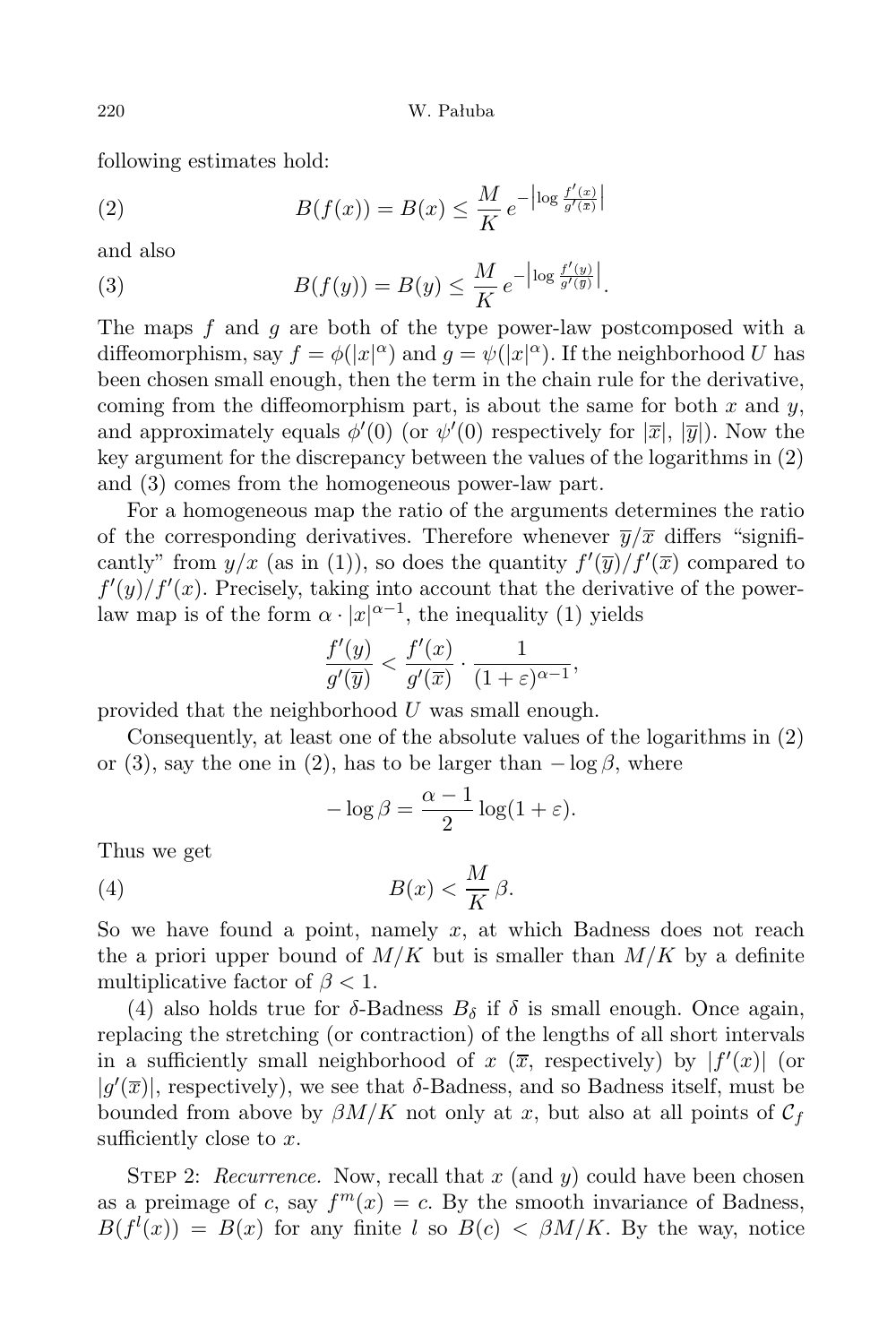that due to this remark, Badness must also be smaller than  $\beta M/K$  at any preimage of  $c \in C_f$ .

On tiny neighborhoods of  $x$  the action of  $f<sup>m</sup>$  is virtually linear with arbitrarily small error, so *δ*-Badness can be transported forward finitely many steps nearly unperturbed, if  $\delta$  is small enough. Thus we also have  $B_{\delta_1}(c) < \beta M/K$ , provided  $\delta_1$  is sufficiently small. Put  $U_0 = U$  and let  $U_1$  be a symmetric neighborhood with diameter equal to such a  $\delta_1$ . The same can be claimed (upon possibly decreasing  $\delta_1$  further) for all points  $t \in C_f \cap U_1$ : Badness at those points satisfies  $B(t) < \beta M/K$ , and this same inequality holds for *δ*-Badness with sufficiently small *δ*. Let *l* be the time of first return of the orbit of *c* into such a neighborhood *U*1.

Now consider a new *x* and a new *y* (we keep the same notation as in Step 1) which satisfy  $(1)$ ; additionally we require them to be very close to *c*, compared to the diameter of  $U_1$ . On the neighborhoods of those new  $x$  and *y* with tiny diameter as compared to  $\min(|x|, |y|)$ , *f* acts almost linearly changing the lengths of intervals by approximately  $|f'|$ . On the conjugate picture the same is true for *g*.

At the first iterate of *f* (and *g*), we apply a homogeneous map postcomposed with a diffeomorphism, so there is a definite discrepancy between the ratios of the derivatives for *f* and *g*, as in Step 1. Then along the orbits of *f*(*x*) and *f*(*y*) the mapping  $f^{l-1}$  acts almost linearly on the intervals *f*(tiny) neighborhood of  $x$ ) and  $f$ (tiny neighborhood of  $y$ ) respectively, and similarly for *g*. However, this time we return into  $U_1$  (and  $\overline{U}_1$ ), where we knew a priori that Badness is bounded by  $\beta M/K$ , so we have a modified version of (2), (3), namely

(5) 
$$
B(f^{l}(x)) = B(x) \leq \beta \frac{M}{K} e^{-\left|\log \frac{f'(x)}{g'(\bar{x})} \cdot \frac{(f^{(l-1)})'(f(x))}{(g^{(l-1)})'(g(\bar{x}))}\right|},
$$

(6) 
$$
B(f^{l}(y)) = B(y) \leq \beta \frac{M}{K} e^{-\left|\log \frac{f'(y)}{g'(\overline{y})} \cdot \frac{(f^{(l-1)})'(f(y))}{(g^{(l-1)})'(g(\overline{y}))}\right|}.
$$

Now notice that choosing the new *x* and *y* sufficiently close to *c* we can have the distance  $|f(x) - f(y)|$  ( $|g(\overline{x}) - g(\overline{y})|$ , respectively) so small that  $(f^{(l-1)})'(f(x))/(f^{(l-1)})'(f(y))$  and  $(g^{(l-1)})'(g(\overline{x}))/(g^{(l-1)})'(g(\overline{y}))$  will be both arbitrarily close to 1, or in other words the quantities

(7) 
$$
\frac{(f^{(l-1)})'(f(x))}{(g^{(l-1)})'(g(\overline{x}))}, \quad \frac{(f^{(l-1)})'(f(y))}{(g^{(l-1)})'(g(\overline{y}))}
$$

can be made nearly identical, with an arbitrarily small error.

Thus, by the argument as in Step 1, at least one of the absolute values of the logarithms in (5) or (6) has to be larger than  $-\log \beta$ . This tells us that  $B(x)$  (and/or equivalently  $B(y)$ ) does not exceed  $\beta^2 M/K$ . Neither does  $B(c)$ , as x is a preimage of c. So also  $\delta$ -Badness, for sufficiently small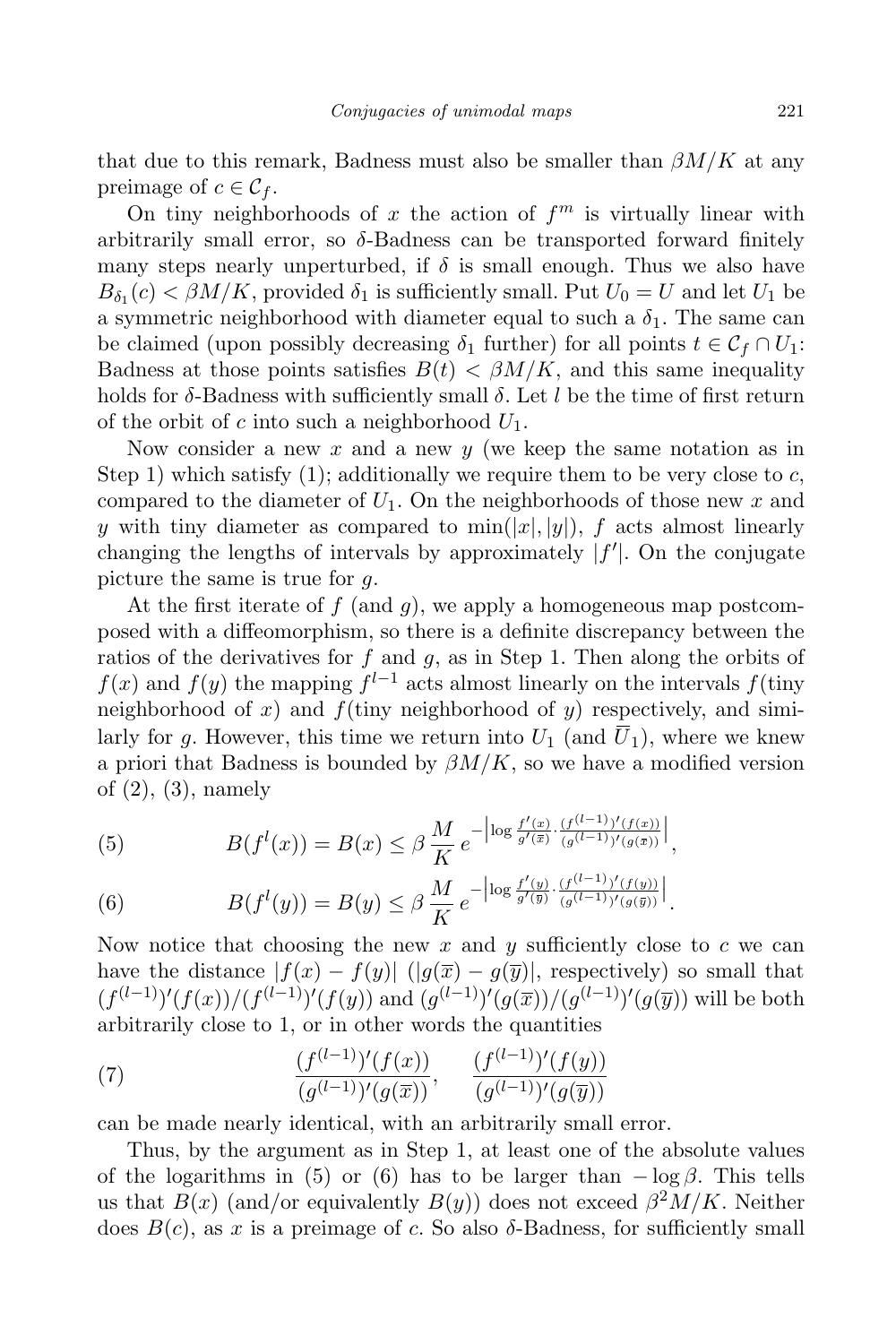$\delta$ 's on an appropriately small symmetric neighborhood  $U_2$  of *c*, is smaller than  $\beta^2 M/K$ , by the same argument we used for  $U_1$  at the beginning of this recurrence step.

Applying this argument recurrently to a nested sequence of neighborhoods  $U_2, U_3$ , etc.  $\left[\log(K/M)/\log\beta\right] + 1$  times, we get  $B(c) < 1$ , a contradiction.

Similarly, because of the Lipschitz bounds, the derivative  $(h^{-1})'(h(c))$ also exists. Of course for all positive integers *i* and all inverse branches such that  $f^{-i}(c) \in C_f$  we also have  $b(f^{-i}(c)) = 1$  and so the derivative of *h* exists at all the preimages of *c* in  $C_f$ .

REMARK 1. In our general setting there is no way to carry this differentiability property over onto the whole set  $\mathcal{C}_f$ , despite the density of the preimages of *c*. Compare the next section.

Remark 2. Notice that although Badness rather than badness was our main tool in the proof we cannot prove in this general setting that  $B(c) = 1$ . Actually we have only proved that  $b(c)$  must be equal to 1, because otherwise  $B(c) = 1$ . But if  $b(c) = 1$ , there is no contradiction in assuming  $B(c) > 1$ .

**3. The infinitely renormalizable case.** In this section we restrict our attention to those maps in *A* that are infinitely renormalizable of bounded  $\alpha$  combinatorial type. We also require them to be  $C^2$ -smooth, except of course in the immediate vicinity of the critical point, where the power-law map  $x \mapsto |x|^{\alpha}$  is not  $C^2$  if  $\alpha < 2$ .

The maps in the class *A* that are of the form  $f = \phi(|x|^{\alpha})$  with the diffeomorphism  $\phi$  being of class  $C^2$  rather than  $C^1$  is a subclass of *A* which we shall simply denote by  $\mathcal{A}^2$ .

Our main goal is to investigate the classes of Lipschitz continuous conjugacies for maps like this. The conjugating homeomorphism *h* can now be defined on the whole interval,  $h: I \to I$ . The Lipschitz continuity of such an *h* requires an additional condition on the eigenvalues of the periodic orbits of *f* and *g* (see [6]). So in general the class of Lipschitz conjugacy (on the whole  $I$ ) is small. Thus we restrict  $h$  to the closure of the postcritical orbit  $\mathcal{C}_f$  as in the previous section. We will be assuming that the restricted conjugating homeomorphism  $h : C_f \to C_g$  satisfies the bi-Lipschitz condition with upper and lower bounds *M* and *K* respectively. From now on we consider a pair of conjugate maps *f* and *g* satisfying all of the hypotheses above.

Let  $L_n \ni c, n = 0, 1, 2, \ldots$ , be the basic small renormalization interval (i.e. bounded by the appropriate points of the postcritical orbit) at depth *n* in the process of renormalization,  $L_0 = [f(c), f^2(c)]$ .

By the definition of  $L_n$  there exists a positive integer  $r = r(f, n)$  such that  $f^r L_n = L_n$  and  $f^i L_n \cap f^j L_n = \emptyset$  for  $0 \leq i < j < r$ . Denote by  $C_n$  the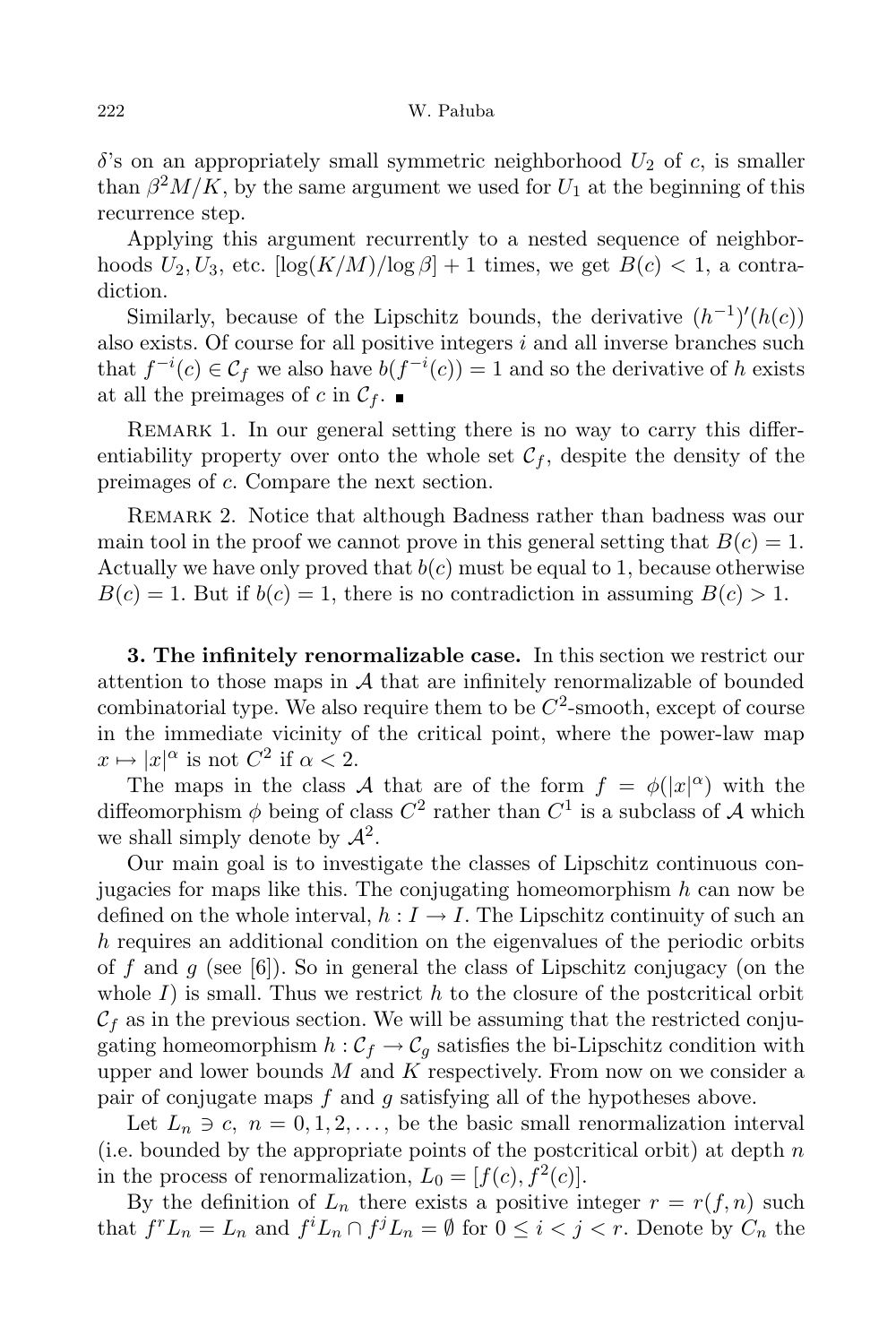collection of intervals  $\{f^i L_n\}_{i=0}^{r-1}$ . Of course

$$
\mathcal{C}_f = \bigcap_{n \geq 0} \bigcup_{\mathcal{L} \in C_n} \mathcal{L}.
$$

*Bounded combinatorics with bound T* means that at most *T* elements of  $C_{n+1}$  are contained in  $L_n$  for all  $n \geq 0$ .

Now in place of standard Lipschitz bounds *K* and *M* on  $h|_{\mathcal{C}_f}$  we shall consider new bounds  $K$ ,  $M$  related to the way the Cantor set  $C_f$  is obtained through the nested family of collections of intervals. Set

(8) 
$$
\mathcal{K}_n = \inf_{\mathcal{L} \in \bigcup_{i \ge n} C_i} \frac{|\mathcal{L}|}{|\mathcal{L}|}, \quad \mathcal{M}_n = \sup_{\mathcal{L} \in \bigcup_{i \ge n} C_i} \frac{|\mathcal{L}|}{|\mathcal{L}|}
$$

and

(9) 
$$
\mathcal{K} = \lim_{n \to \infty} \mathcal{K}_n, \quad \mathcal{M} = \lim_{n \to \infty} \mathcal{M}_n.
$$

Clearly  $K \leq K \leq h'(c) \leq M \leq M$ , where  $h'(c)$  is the derivative of the conjugacy at the critical point *c* in the sense of the previous section.

As a technical tool we will introduce one more notion of distortion. For  $x \in \mathcal{C}_f$  set

(10) 
$$
\mathcal{B}_{\delta}(x) = \begin{pmatrix} \sup_{\mathcal{L} \subset (x-\delta,x+\delta), \, \mathcal{L} \in \bigcup C_i} \frac{|\mathcal{L}|}{|\mathcal{L}|} \end{pmatrix} : \begin{pmatrix} \inf_{\mathcal{L} \subset (x-\delta,x+\delta), \, \mathcal{L} \in \bigcup C_i} \frac{|\mathcal{L}|}{|\mathcal{L}|} \end{pmatrix}, \\ \mathcal{B}(x) = \lim_{\delta \to 0} \mathcal{B}_{\delta}(x).
$$

Here we prove the following theorem.

Theorem 2. *If infinitely renormalizable maps f and g are both in the class <sup>A</sup>*<sup>2</sup> , *share the same bounded combinatorial type*, *and the conjugating homeomorphisms h and h −*1 *satisfy the Lipschitz condition on the postcritical Cantor sets*  $C_f$  *and*  $C_g$  *respectively, then*  $B(x) = 1$  *at every*  $x \in C_f$ .

*Proof.* Similarly to the notions of  $b(x)$  and  $B(x)$  of the previous section  $B(x)$  is smoothly invariant and the chain rule can be applied. If there existed a point  $x \in C_f$  with  $\mathcal{B}(x) = \gamma > 1$  then since the action of a finite (though perhaps very long) composition of *f*'s (or *g*'s, respectively) is nearly linear on sufficiently small neighborhoods of *x*, and might be replaced by the composition of the derivatives, we could push this property forward to every arbitrarily small neighborhood of the critical point *c*. So it is enough to show that  $\mathcal{B}(c) = 1$ . Suppose then that  $\mathcal{B}(c) = \gamma > 1$ .

First we invoke two well known properties of maps in our class.

FACT 1.  $\sum_{\Gamma \in C_l} |\Gamma|$  decreases exponentially in *l* for every infinitely re*normalizable map* (cf. *§*3 of [11]).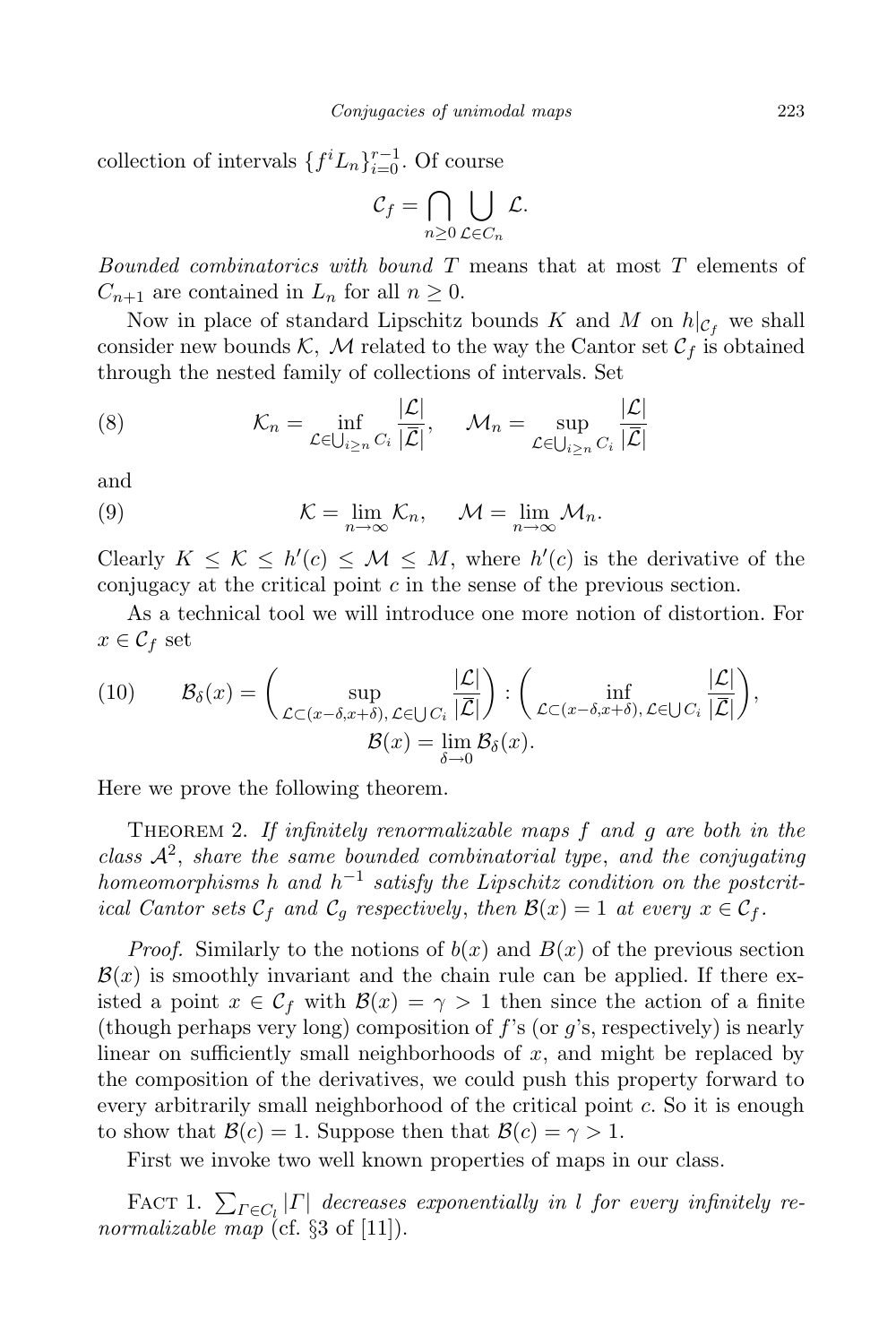Fact 2. *The quantity*

$$
\frac{\sum_{\Gamma \subset L_n \setminus L_{n+1}, \Gamma \in C_l} |\Gamma|}{|L_{n+1}|}
$$

*is exponentially small in l − n for infinitely renormalizable maps of bounded*  $type \leq T$ , *because of the "bounded geometry property"* (cf.  $\S15$  of [11])*.* 

Now consider an interval  $\Lambda \in C_l$  (*l* will vary in the considerations below) and another interval  $\Omega \subset \Lambda$ ,  $\Omega \in \bigcup C_i$  (we should think of  $\Omega$  as being very short relative to *Λ* or  $\Omega \in C_{l+p}, p \gg 1$ ). Let *s* be the first moment when the itinerary of *Λ* under *f* intersects  $L_n$ ,  $f^s A \subset L_n$ . First we shall explain that the distortion of the ratio of the lengths *Ω/Λ* along this part of the itinerary is negligible, provided *l − n* is large enough.

Consider the quantity

(11) 
$$
\exp\left\{\left|\log\left(\frac{|A|}{|f^s A|}:\frac{|Q|}{|f^s Q|}\right)\right|\right\}.
$$

By Facts 1 and 2, for sufficiently large *l − n* this quantity can be made arbitrarily close to 1. This is true because in the part of the itinerary that goes through  $I \setminus U$  (see the notation at the beginning of the previous section)  $f'$  is Lipschitz, bounded away from zero and we can use Fact 1 there; the total distortion coming from that part of the itinerary disappears exponentially fast in  $l$ . On the set  $U$ ,  $f'$  can be small and we need the bounded geometry property there. If *l−n* is large then the images of *Λ* till time *s* all have lengths very small relative to their distances to the critical point. By Fact 2, also the part of the itinerary that goes through *U* contributes to the distortion of the quantity (11) from 1 only the amount that is a tail of a geometric series. So given  $\varepsilon > 0$ , there exists  $n_0$  such that if  $l - n \geq n_0$ , this tail sums up to less than  $\varepsilon$ . Then the logarithm of the quantity (11) is much smaller than  $\log \gamma$ . We can also claim the same for *g*, increasing  $n_0$  if necessary.

Thus, if we had  $|A|/|\overline{A}| = \tau$  and  $|B|/|\overline{B}| = \sigma$  we can still have an approximate equality

$$
\frac{|f^sA|}{|g^s\overline{A}|}:\frac{|f^s\varOmega|}{|g^s\overline{\varOmega}|}\approx\frac{\tau}{\sigma}
$$

with an arbitrarily small error.

Above, we have been using the chain rule for the part of the itinerary of *Λ* relatively distant from the critical point. Now we deal with those returns where the length of the image of *Λ* is no longer negligible compared to its distance from *c*. There are only finitely many such steps—at most  $n_0^T$ , where  $n_0$  was chosen to fit the required accuracy of an a priori picked  $\varepsilon > 0$ . There we will use the existence of  $h'(c)$ , already proven in Section 2, as the "checkpoint"—relative positions of conjugate long intervals (i.e. those whose lengths are comparable to their distances from zero) are about the same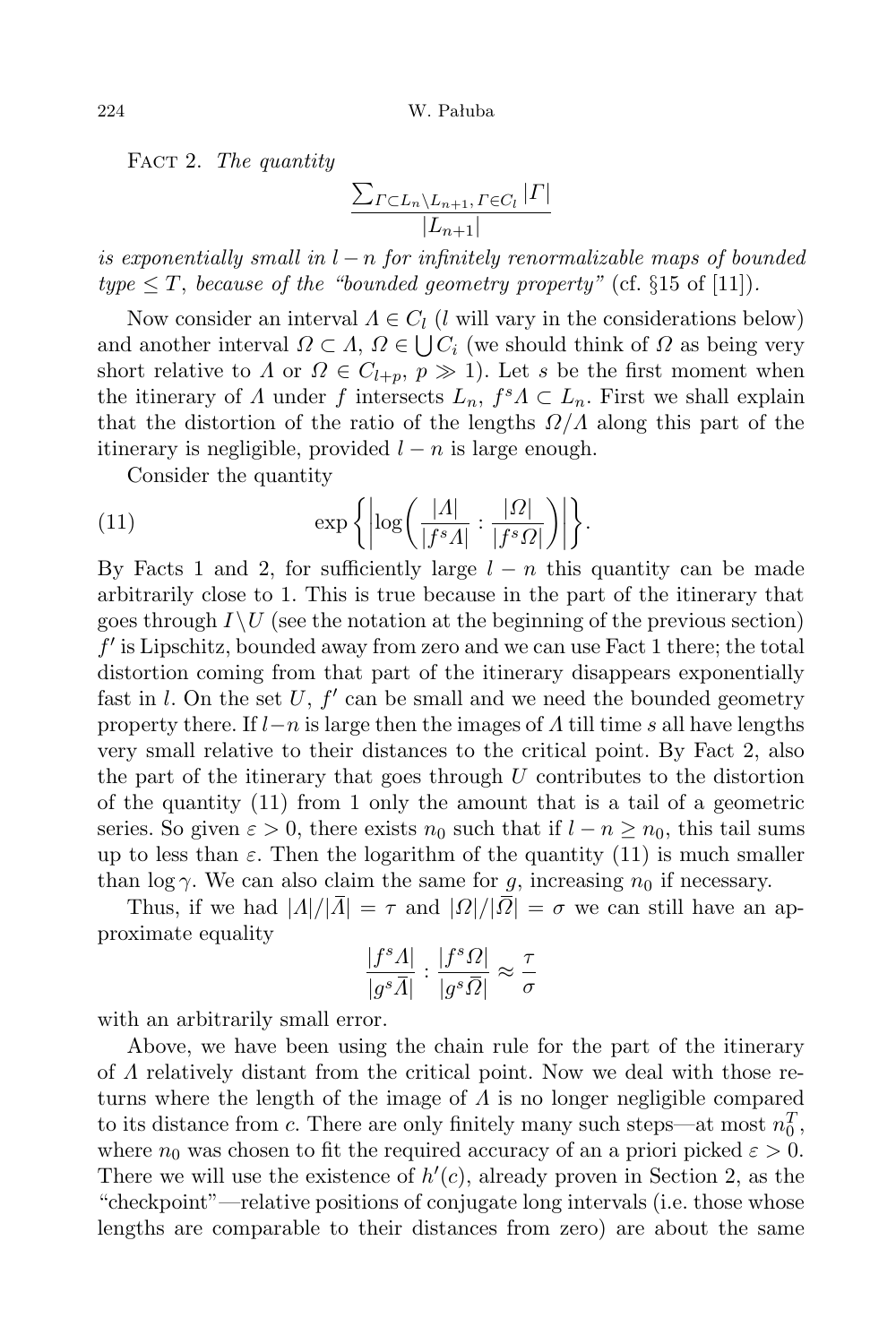for *f* and *g*. For those return times we essentially use the homogeneity of  $|x|^{\alpha}$ —same relative positions are changed in the same way for both *f* and *g*. It is also important that the lengths of the images of *Ω* are still negligible.

If the length of *Λ* is comparable to its distance from *c*, but we are in a very small vicinity of *c* (i.e. *n* is very large), we can have the following approximate equalities:

$$
\frac{|f^s A|}{|g^s \overline{A}|} \approx h'(c)
$$

and also

$$
\frac{\text{dist}(c, f^s(\Omega))}{\text{dist}(\overline{c}, g_s(\overline{\Omega}))} \approx h'(c)
$$

with an arbitrarily small error (recall we assumed  $|Q|/|A| \ll 1$ ). In the set *U*, the maps  $f$  and  $g$  act as  $|x|^{\alpha}$ , so after one more step we have (again, with an arbitrarily small error)

$$
\frac{|f^{s+1}A|}{|g^{s+1}\overline{A}|} \approx \frac{|f^sA|}{|g^s\overline{A}|} \cdot \alpha \cdot (h'(c))^{\alpha-1}
$$

and if  $\Omega$  was very short compared to dist $(c, \Omega)$  we also have (with an arbitrarily small error)

$$
\frac{|f^{s+1}A|}{|g^{s+1}\overline{A}|} : \frac{|f^{s+1}\Omega|}{|g^{s+1}\overline{\Omega}|} \approx \frac{\tau}{\sigma}.
$$

Notice that we first choose and fix  $n_0 = n_0(\varepsilon)$  to make the change of  $\tau/\sigma$  along the circuit far from the critical point very small and then we move that information toward the critical point by increasing *n* to have the change of  $\tau/\sigma$  arbitrarily small in the step close to the critical point. Now we go through the next circuit until the image of  $f^{s+1}A$  falls again into  $L_n$ . Because the estimate of the change in  $\tau/\sigma$  we gave above by Facts 1 and 2 was an upper estimate using all the intervals of  $C_l$  not contained in  $L_n$ , we only used a fraction of those in the first circuit, and we can keep the same estimate for the itinerary containing the first and second circuits. Then we are again inside  $L_n$  and use the argument about  $|x|^\alpha$  a second time; then we follow the next circuit keeping the original estimate for the whole part of the itinerary outside  $L_n$  and so forth till after no more than  $n_0^T$  visits in *Ln*, *Λ* falls onto *L<sup>l</sup>* . But if *n* was large enough (recall again we choose *n* after  $n_0$  was fixed), the change of  $\tau/\sigma$  during the  $n_0^T$  power-law steps can be made arbitrarily small. The conclusion of the above argument is the following property:

**FACT 3.** For any  $\Lambda \in C_l$ , and  $\Omega \subset \Lambda$ ,  $\Omega \in C_{l+p}$ ,  $p > n_0$ , if

$$
\frac{|A|}{|\overline{A}|} : \frac{|Q|}{|\overline{Q}|} = \frac{\tau}{\sigma}
$$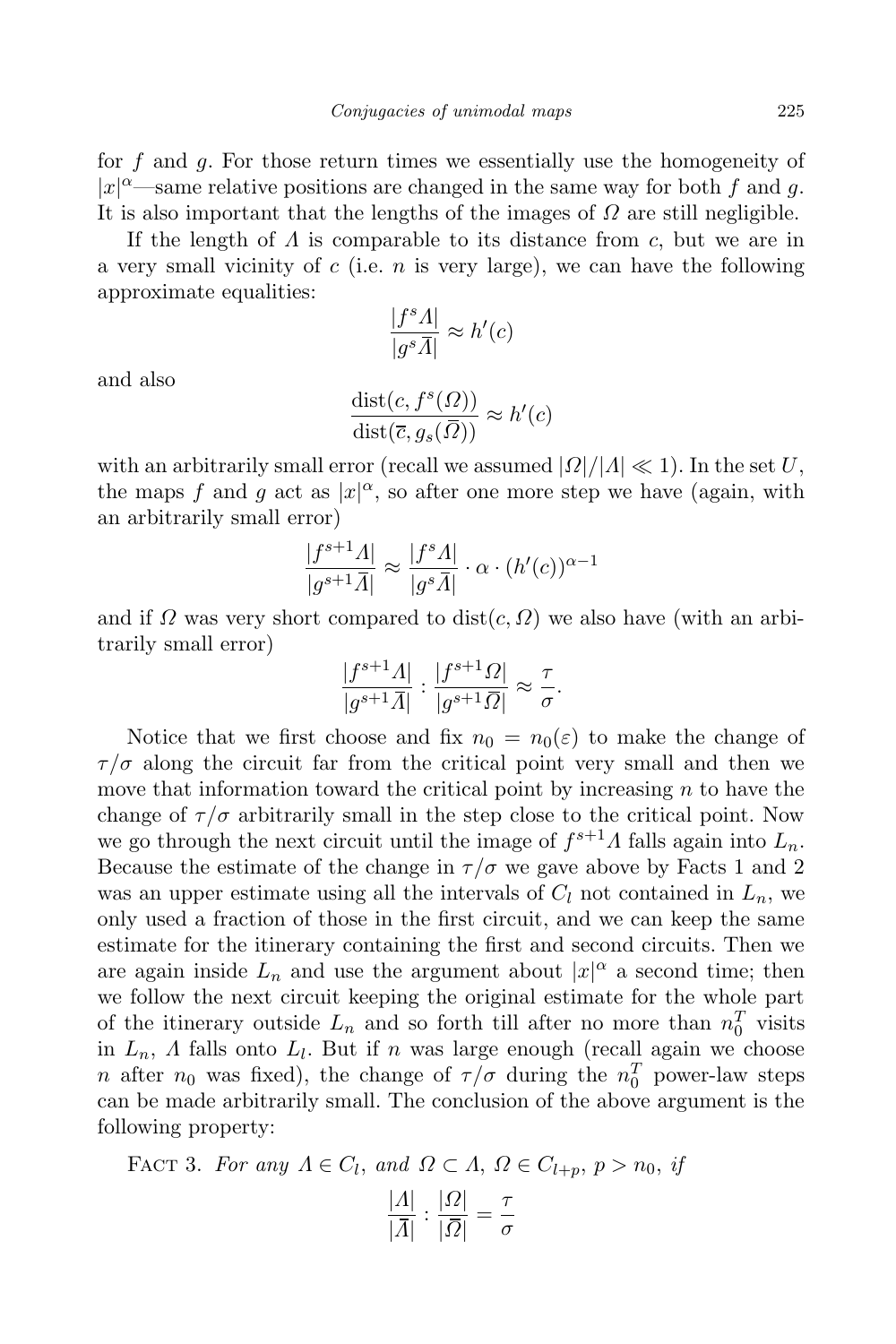226 W. Pałuba

*and t is the smallest number such that*  $f<sup>t</sup>$ *Λ* = *L*<sub>*l*</sub> *then* 

$$
\frac{|f^t A|}{|g^t \overline{A}|} : \frac{|f^t \Omega|}{|g^t \overline{\Omega}|} \approx \frac{\tau}{\sigma}
$$

*with an arbitrarily small error* , *provided l and n*<sup>0</sup> *are large enough.*

Having established this, we proceed towards the completion of the proof. For any given interval  $\Delta \in C_n$ , we set

$$
\kappa(\Delta) = \inf_{\Gamma \subset \Delta, \Gamma \in \bigcup_{m \ge n} C_m} \frac{|\Gamma|}{|\overline{\Gamma}|},
$$

and analogously

$$
\mu(\Delta) = \sup_{\Gamma \subset \Delta, \Gamma \in \bigcup_{m \ge n} C_m} \frac{|I|}{|\overline{\Gamma}|}.
$$

*|Γ|*

Now we pick an interval  $\Lambda \in C_n$ , for some large *n*, such that  $\mu(\Lambda) \approx M$ . Consider an arbitrary interval  $\Omega \in \bigcup_{i \geq 0} C_{n+i}, \Omega \subset \Lambda$ . We have the following dichotomy: either  $\Omega \in \bigcup_{i=0}^{n_0} C_{n+i}$  (i.e.  $\Omega$  is relatively long with respect to *Λ*), or  $\Omega \in C_l$  with  $l - n > n_0$ . In the former case, because the derivative  $h'(c)$ exists, and  $f^t A \ni c$  is very short, we have

$$
h'(c) \approx \frac{|f^t \Omega|}{|g^t \overline{\Omega}|}.
$$

Here, as before, *t* is the smallest number such that *f <sup>t</sup>Λ* is a basic renormalization interval containing *c*.

In the latter case, because of Fact 3 and by the definition of  $M$ , we have an inequality

$$
\frac{|f^t\Omega|}{|g^t\overline{\Omega}|} < h'(c) + \varepsilon,
$$

where  $\varepsilon$  can be arbitrarily small, provided  $n_0$ ,  $n$  were large enough. In either case, for all intervals  $\Upsilon \in \bigcup C_i$  contained in a sufficiently small neighborhood of *c*, we have

$$
\frac{|\Upsilon|}{|\overline{\Upsilon}|} < h'(c) + \varepsilon.
$$

Now we pick another interval  $\Lambda' \in C_n$  such that  $\kappa(\Lambda') \approx \mathcal{K}$ . This time, because we start with the lower rather than the upper bound, the same argument shows that for all  $\Upsilon \in \bigcup C_i$  in a sufficiently small neighborhood of *c*, the following inequality must hold true:

$$
\frac{|\Upsilon|}{|\overline{\Upsilon}|} > h'(c) - \varepsilon.
$$

But  $\varepsilon$  could have been chosen arbitrarily small, for instance smaller than  $(γ − 1)/4$ , which contradicts  $B(c) > γ$ . ■